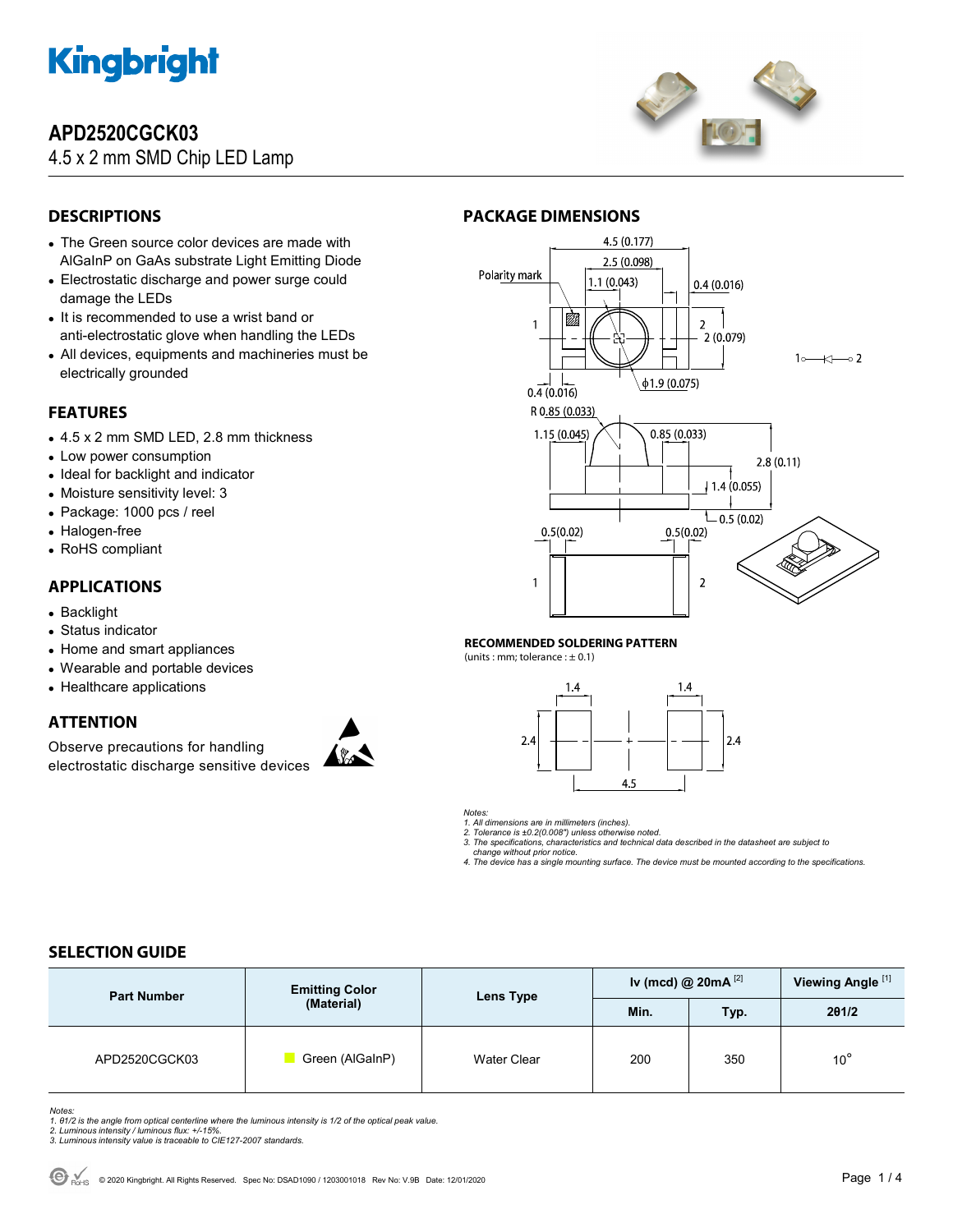# **Kingbright**

## **ELECTRICAL / OPTICAL CHARACTERISTICS at TA=25°C**

| <b>Parameter</b>                                         | Symbol                                |       | Value                    |                          | <b>Unit</b> |
|----------------------------------------------------------|---------------------------------------|-------|--------------------------|--------------------------|-------------|
|                                                          | <b>Emitting Color</b><br>Typ.<br>Max. |       |                          |                          |             |
| Wavelength at Peak Emission $I_F$ = 20mA                 | $\Lambda_{\rm peak}$                  | Green | 574                      | $\overline{\phantom{a}}$ | nm          |
| Dominant Wavelength $I_F = 20mA$                         | $\lambda_{\text{dom}}$ [1]            | Green | 570                      | $\overline{\phantom{a}}$ | nm          |
| Spectral Bandwidth at 50% $\Phi$ REL MAX<br>$I_F = 20mA$ | Δλ                                    | Green | 20                       | $\overline{\phantom{a}}$ | nm          |
| Capacitance                                              | С                                     | Green | 15                       | $\overline{\phantom{a}}$ | pF          |
| Forward Voltage $I_F$ = 20mA                             | $V_F$ <sup>[2]</sup>                  | Green | 2.1                      | 2.5                      | v           |
| Reverse Current ( $V_R$ = 5V)                            | $I_{R}$                               | Green | $\overline{\phantom{a}}$ | 10                       | μA          |

*Notes:* 

1. The dominant wavelength (λd) above is the setup value of the sorting machine. (Tolerance λd : ±1nm. )<br>2. Forward voltage: ±0.1V.<br>3. Wavelength value is traceable to CIE127-2007 standards.<br>4. Excess driving current and

# **ABSOLUTE MAXIMUM RATINGS at T<sub>A</sub>=25°C**

| <b>Parameter</b>                        | Symbol                  | Value          | Unit        |
|-----------------------------------------|-------------------------|----------------|-------------|
| Power Dissipation                       | $P_D$                   | 75             | mW          |
| Reverse Voltage                         | $V_R$                   | 5              | $\vee$      |
| Junction Temperature                    | $T_j$                   | 115            | $^{\circ}C$ |
| <b>Operating Temperature</b>            | $T_{op}$                | $-40$ to $+85$ | $^{\circ}C$ |
| Storage Temperature                     | $T_{\text{stg}}$        | $-40$ to $+85$ | $^{\circ}C$ |
| DC Forward Current                      | IF.                     | 30             | <b>mA</b>   |
| <b>Peak Forward Current</b>             | $I_{FM}$ <sup>[1]</sup> | 150            | mA          |
| Electrostatic Discharge Threshold (HBM) |                         | 3000           | $\vee$      |

Notes:<br>1. 1/10 Duty Cycle, 0.1ms Pulse Width.<br>2. Relative humidity levels maintained between 40% and 60% in production area are recommended to avoid the build-up of static electricity – Ref JEDEC/JESD625-A and JEDEC/J-STD-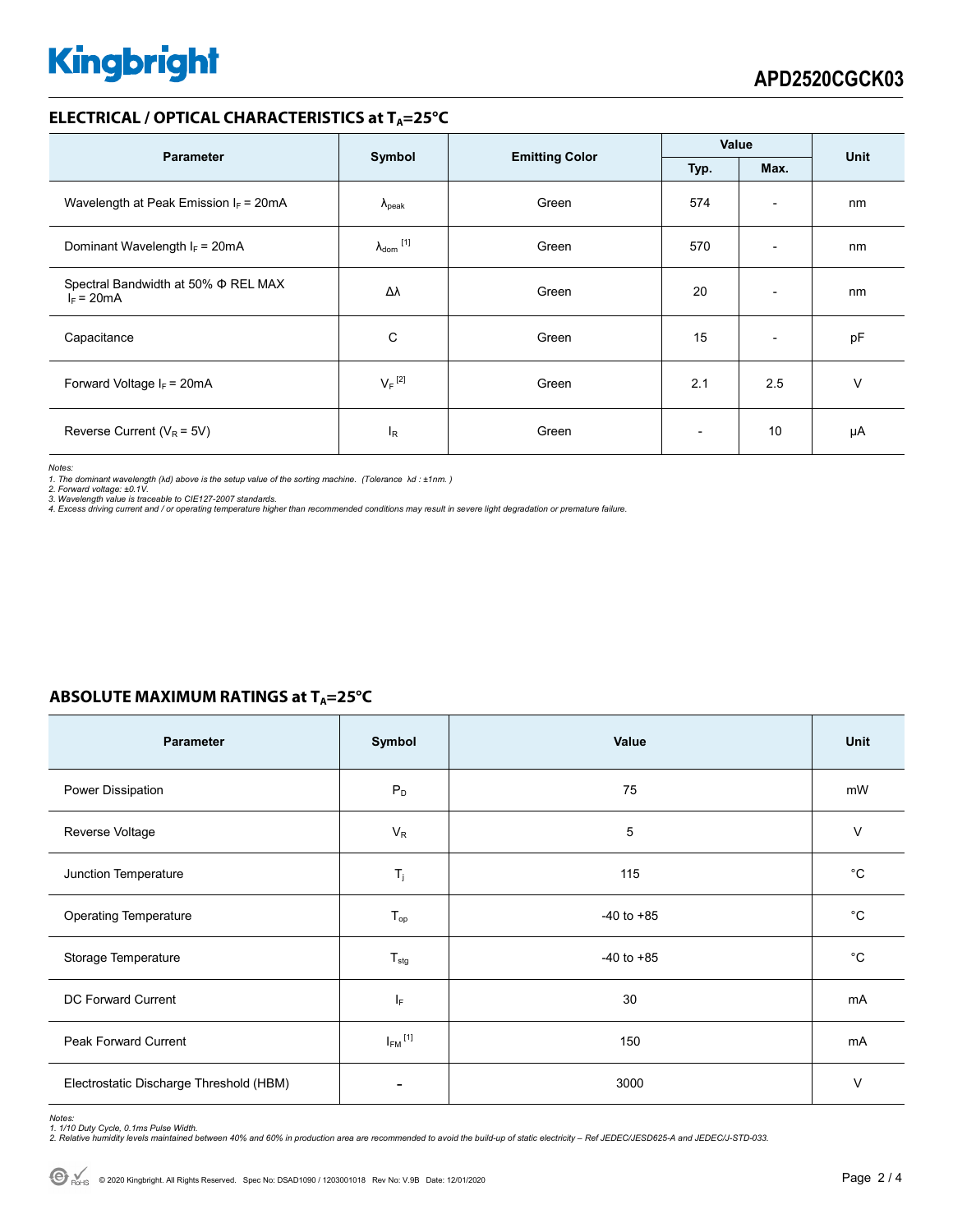# **Kingbright**

## **TECHNICAL DATA**



### **SPATIAL DISTRIBUTION**



### **GREEN**









#### **REFLOW SOLDERING PROFILE for LEAD-FREE SMD PROCESS**



- *Notes: 1. Don't cause stress to the LEDs while it is exposed to high temperature. 2. The maximum number of reflow soldering passes is 2 times.*
- 
- *3. Reflow soldering is recommended. Other soldering methods are not recommended as they might cause damage to the product.*

#### **TAPE SPECIFICATIONS** (units : mm)

Ambient temperature (°C)



**REEL DIMENSION** (units : mm)